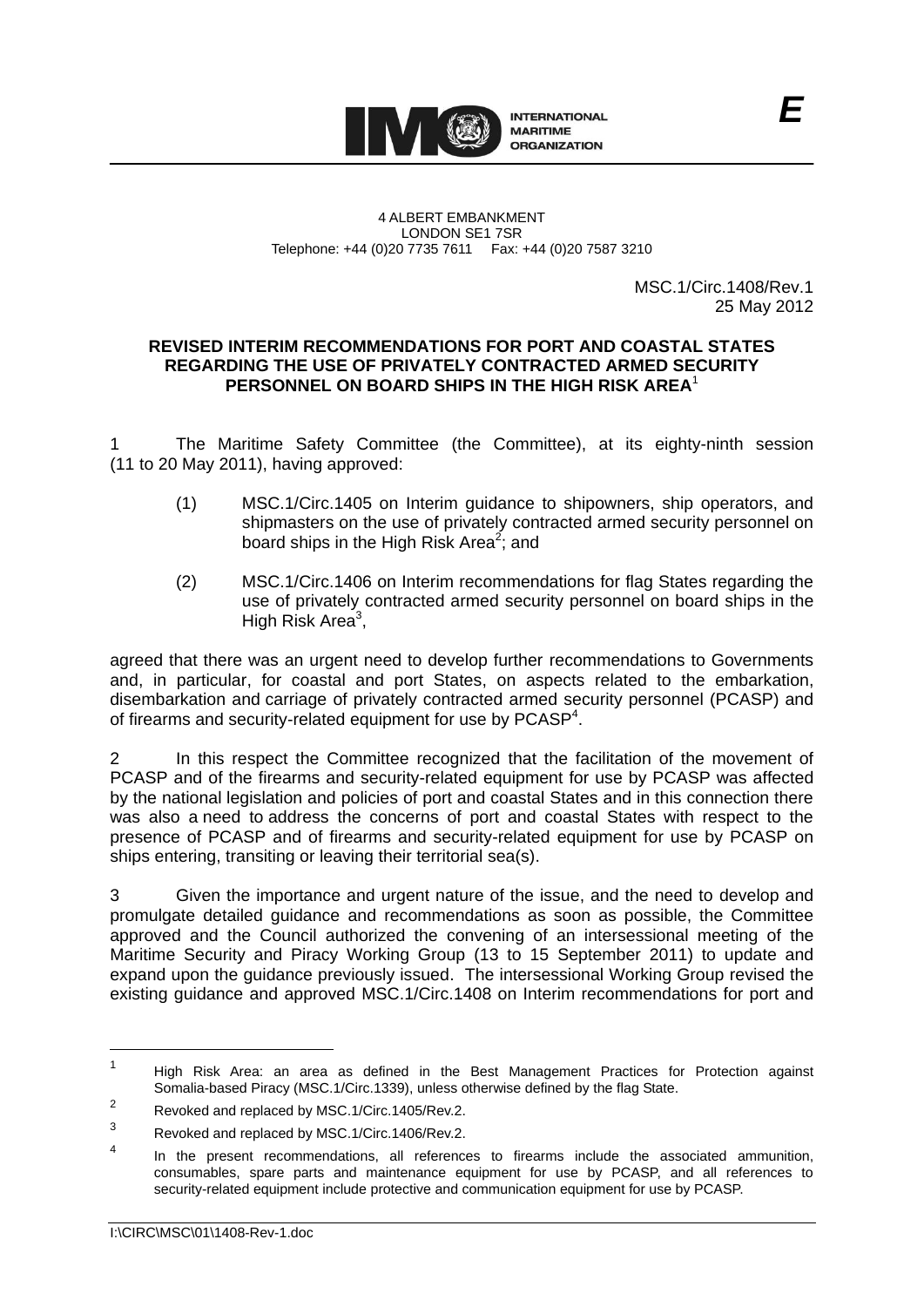coastal States regarding the use of privately contracted armed security personnel on board ships in the High Risk Area.

4 The interim recommendations were subsequently revised by the Maritime Safety Committee at its ninetieth session (16 to 25 May 2012) to take into account minor consequential amendments arising from the development of the interim guidance to private maritime security companies set out in MSC.1/Circ.1443 on Interim guidance to private maritime security companies providing privately contracted armed security personnel on board ships in the High Risk Area.

5 The revised interim recommendations should be read in conjunction with the interim guidance and recommendations set out in MSC/1/Circ.1443, MSC.1/Circs.1405/Rev.2 and 1406/Rev.2 5 , the information provided in MSC-FAL.1/Circ.2 on Questionnaire on information on port and coastal State requirements related to PCASP on board ships, as well as the other recommendations and guidance developed by the Organization for preventing and suppressing piracy and armed robbery against ships.

6 Member Governments are urged to bring this circular to the attention of all national authorities concerned with anti-piracy activities and/or border control issues, shipowners, ship operators, shipping companies, shipmasters and crews.

7 Member Governments, international organizations and non-governmental organizations with consultative status are invited to bring to the attention of the Committee, at the earliest opportunity, the results of the experience gained from the use of the revised interim recommendations so as to assist the Committee in deciding on any action to be taken.

\*\*\*

 $\overline{5}$ As they may be revised.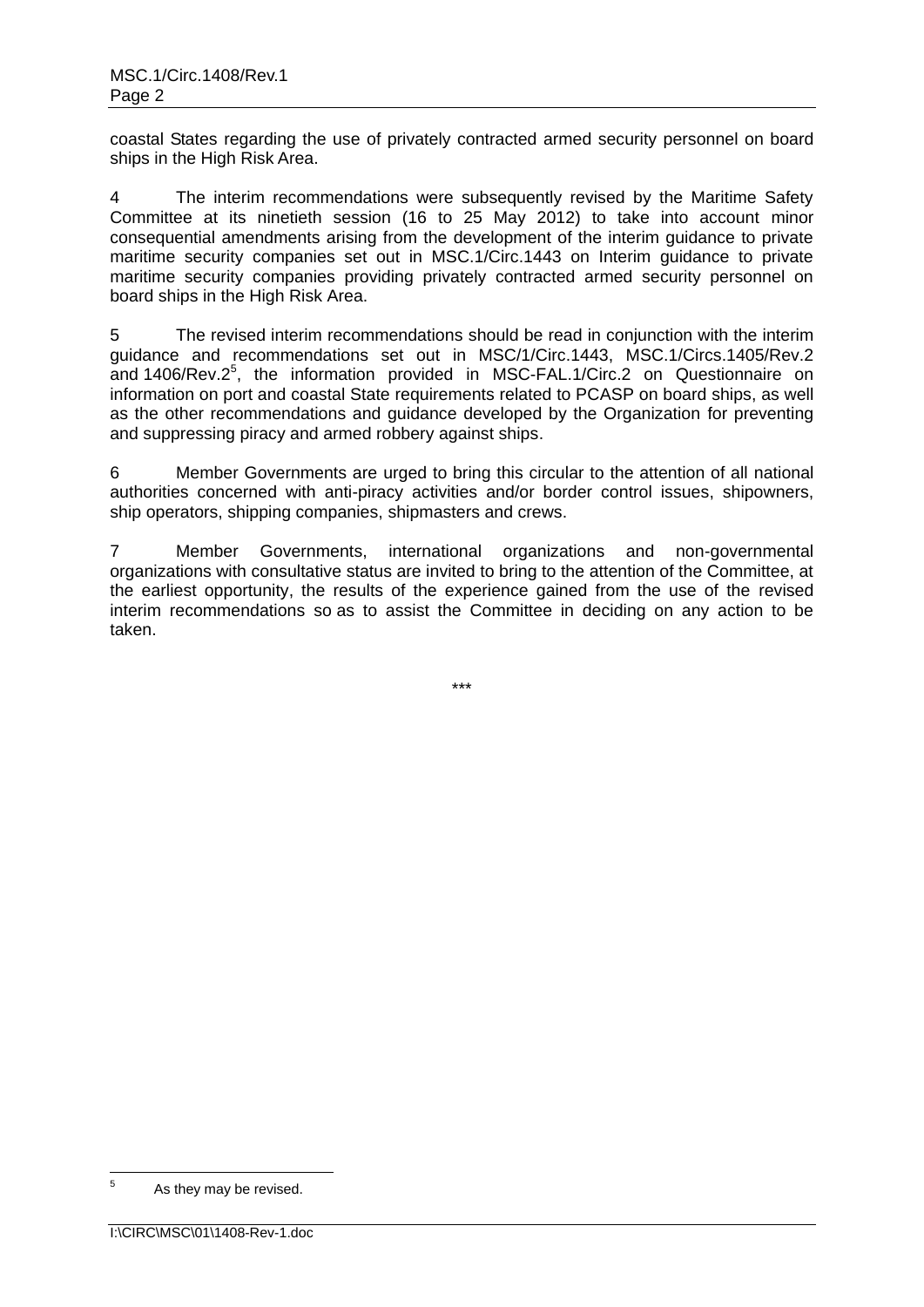# **ANNEX**

# **INTERIM RECOMMENDATIONS FOR PORT AND COASTAL STATES REGARDING THE USE OF PRIVATELY CONTRACTED ARMED SECURITY PERSONNEL ON BOARD SHIPS IN THE HIGH RISK AREA**<sup>1</sup>

1 These interim recommendations have been developed to address the growing use of privately contracted armed security personnel (PCASP) in the High Risk Area to counter Somali-based piracy, and specifically to provide further recommendations on aspects related to the embarkation, disembarkation and carriage of PCASP and of firearms and security-related equipment for use by PCASP. These recommendations do not address all the legal issues that might be associated with the movement of PCASP or of the firearms or equipment intended for use by them.

2 The recommendations contained in this document are not intended in any manner to override or otherwise interfere with the implementation and enforcement of the national legislation of a State or to interfere with that State's rights under international law. However, at the same time, they recognize the concerns and interests of the owners and operators of ships navigating in or through the High Risk Area to provide means for enhancing the security of their ships so as to protect the seafarers working on board, the passengers and cargo being carried and their assets from being hijacked.

3 In the present recommendations, all references to firearms include the associated ammunition, consumables, spare parts and maintenance equipment for use by PCASP, and all references to security-related equipment include protective and communication equipment for use by PCASP.

4 In view of the growing use of PCASP in the High Risk Area and the need to enhance the protection of ships navigating there, flag States, the shipping industry and the private maritime security companies (PMSC) who provide PCASP need to know whether and under what conditions the embarkation and disembarkation of PCASP and/or of firearms and security-related equipment for use by PCASP is allowed. In addition, the shipping industry, masters of ships and the PCASP service providers need to know what requirements have to be complied with when, during its voyage, a ship carrying PCASP is arriving in, staying at and departing from ports, offshore terminals, anchorage or roadstead located areas within the territory or under the jurisdiction of a port or a coastal State.

5 As a result Member Governments, and, in particular, those of the coastal States bordering the Indian Ocean, Arabian Sea, Gulf of Aden and Red Sea, should have in place relevant policies and related procedures. Such policies and procedures, whilst addressing the concerns of the State which has promulgated them, should facilitate the movement of PCASP and of their firearms and security-related equipment and be made known to the shipping industry and to the PCASP service providers. In addition, they should be communicated to the Organization for the information of all Member Governments, in order to enable flag States to act accordingly.

6 The use of PCASP for enhancing the security of ships navigating in or through the High Risk Area is a very recent and still evolving development. Hence, it is recognized that existing national legislation, policies and procedures may not have been developed taking into account or to cater for the various scenarios related to the embarkation or disembarkation of PCASP or of their firearms or security-related equipment or for the arrival, stay or departure of ships carrying PCASP or their firearms or security-related equipment, during their voyage. Thus, when developing their policies and procedures on the issue, Governments, aside from ensuring internal coordination and coherence amongst the approaches of the different ministries, departments, authorities or

 $\frac{1}{1}$  High Risk Area: an area as defined in the Best Management Practices for Protection against Somalia-based Piracy (MSC.1/Circ.1339), unless otherwise defined by the flag State.